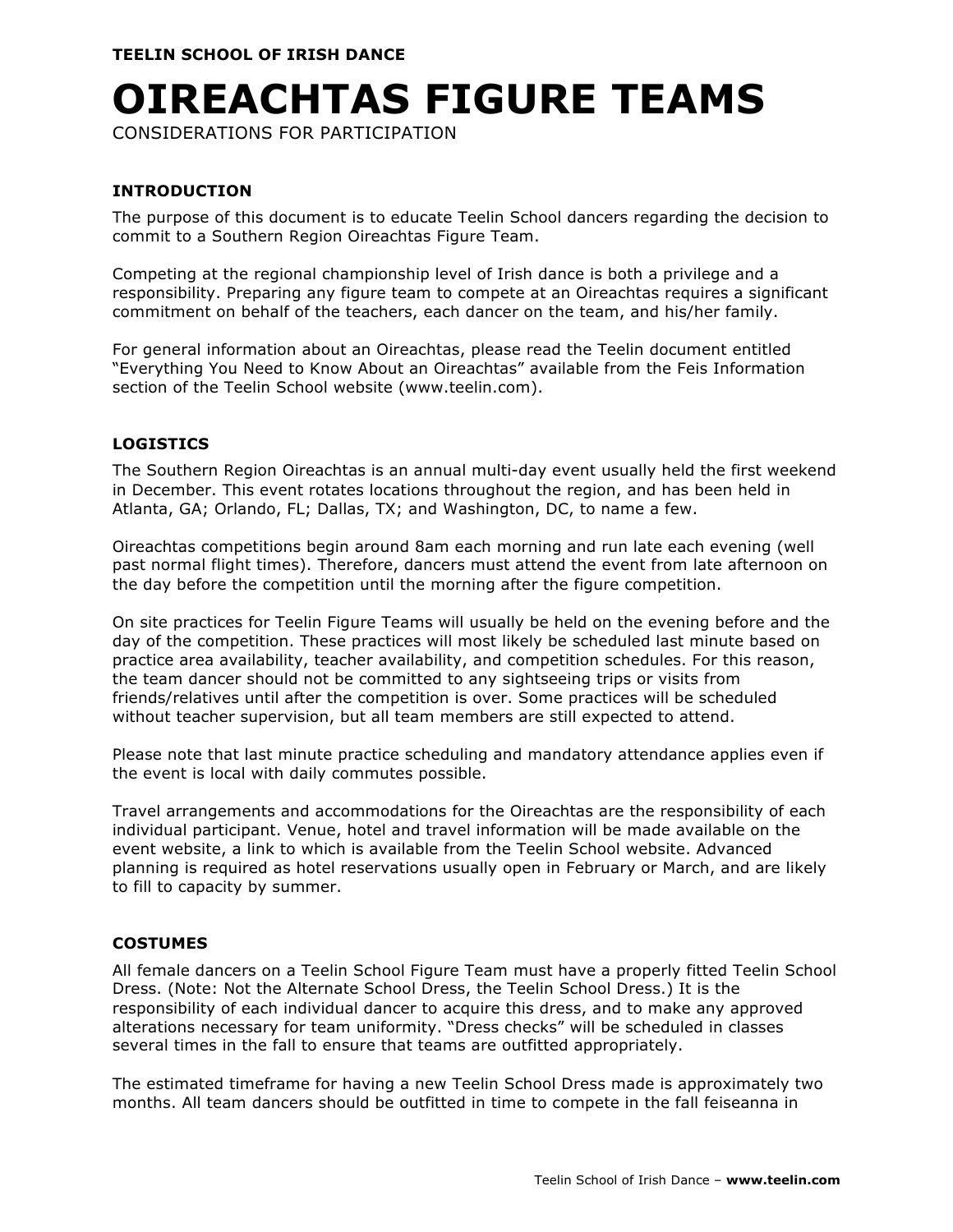preparation for the Oireachtas. IMPORTANT: Purchasing a School Dress does NOT guarantee a position on a Figure Team.

All male dancers on a Teelin School Figure Team must wear the appropriate school costume and Teelin Vest, and will likewise be checked in the fall to ensure team uniformity.

#### **DANCER DEDICATION**

In order for a dancer to be considered for this opportunity, he or she must be willing to dedicate significant time and effort to the team's objectives. Dancers (and their parents) should carefully consider how to balance a commitment to an Oireachtas figure team with all other time commitments, namely academics, other sports or extra-curricular activities, and performance company commitments.

A team is more than the sum of each dancer's individual talent, and teams must have time to practice together. Proper technique and ceilis will be taught during the spring and summer, and teams will be finalized in the fall. Teams will practice at least once per week until the Oireachtas. Dancers are expected to have shoes on and be ready to start dancing at the scheduled start time of each practice session, and to stay for the entire practice session. Most of these practices will be held at the Teelin studio in Columbia, but some practices may be scheduled at an alternate location.

Although the Oireachtas is a regional championship, Novice and Prizewinner level dancers with good soft shoe technique and a consistently high work ethic may be considered for figure team participation. The rigorous training required for figure teams will also significantly improve a dancer's technique. Additionally, participation in a figure team offers potential future championship soloists an opportunity to experience the Oireachtas before their solo debut.

Dancers are expected to be responsible team members by working together, complimenting each other, and constructively correcting each other. The ability to give and accept constructive criticism from a peer teammate is an essential part of a strong team.

Teams are judged in competition based on their ability to perform the dance as perfectly as possible. Individual technique and group coordination are both equally important. Individual technique includes things such as crossed/turned out feet, straight legs, LOTS of "lift", and consistently snapping the back leg all the way up to hit the bum EVERY time. Group coordination includes straight lines, even arms, and synchronized turns. If a dancer is instructed to work on specific skills such as crossing their feet further, pointing their toes more tightly, etc, it is expected that this will be practiced at home. Dancers may be replaced if adequate improvement is not seen in a reasonable amount of time. ALL team dancers should be practicing their 123's and 7's daily.

## **TEAM INVITATIONS**

Teelin Figure Teams are formed by invitation. However, an invitation does not guarantee a position on a team. Although each invited dancer is a very talented dancer, team dancing has different considerations than solo dancing, including some beyond a dancer's control, such as age and height. Teams must be viewed as a whole, not just the talent of individual dancers involved.

Oireachtas figure team competitions include 4-Hand Ceili, 8-Hand Ceili, Figure Choreography (team of 12-16 dancers) and Dance Drama (team of 8-20 dancers, any age). Ceili and Choreography competitions are divided into the following age groups: Under 10, Under 12, Under 15, 15&Over, and Adult. A dancer may be placed on a team in the next